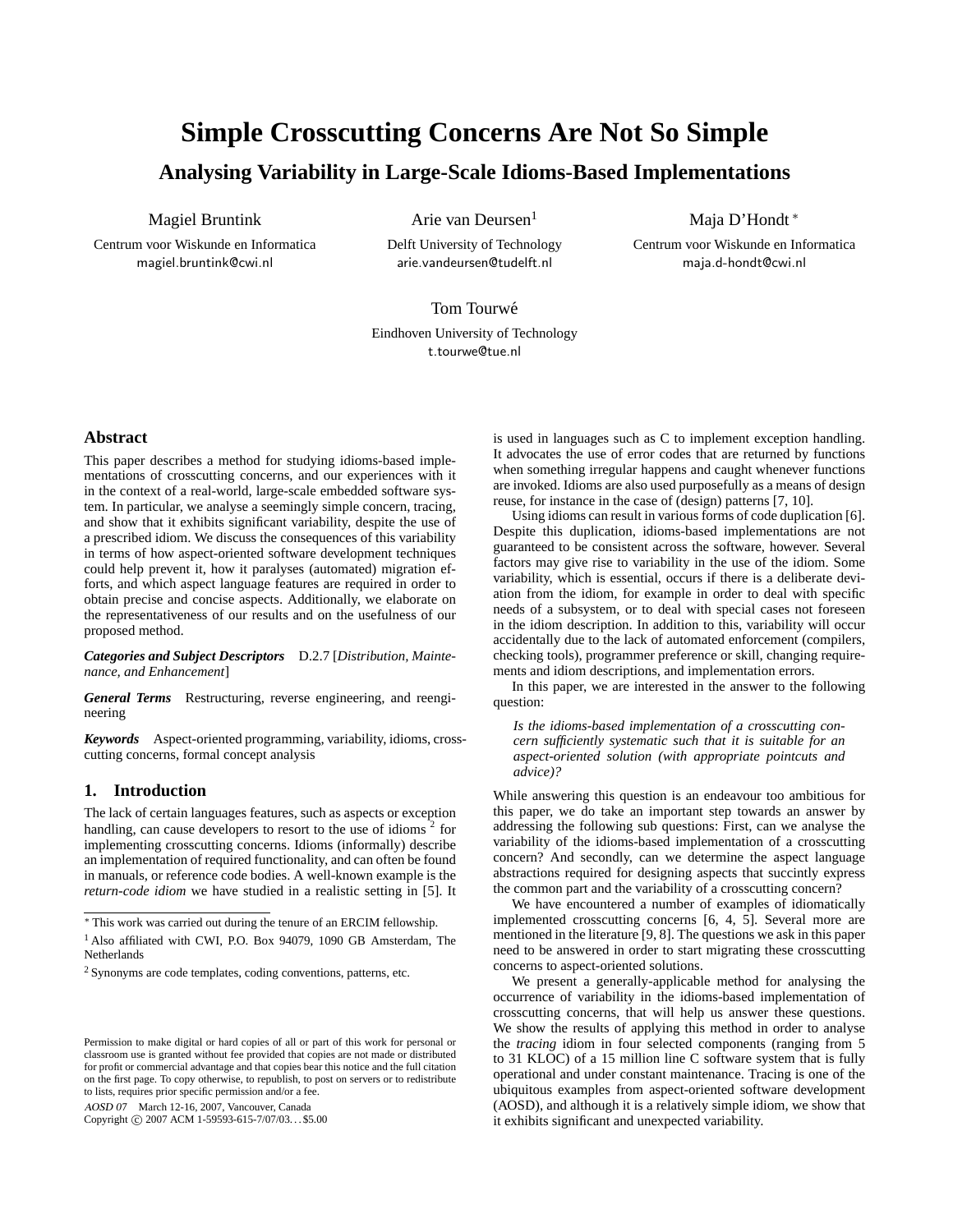We also discuss the implications of this variability. We illustrate the limitations of idioms-based implementations and as such provide a solid motivation, based on our experiences with a large legacy system, for using aspect technology as a means to localise implementations and avoid accidental variability. This should interest the AOSD community as a whole. We also discuss how variability complicates and even paralyses efforts to migrate legacy code towards modern languages. Researchers investigating such (automated) migration of code can study our results and use them to improve their methods and techniques, such that they can deal with the significant variability we observed. Additionally, the results of our method's variability analysis can be used directly to determine the required aspect language features, capable of expressing the idioms with their essential variability. We discuss two such language requirements for the tracing idiom under investigation.

The structure of the paper is as follows. The next section briefly presents our method for analysing variability by describing each individual step. Sections 3–7 then describe how we applied each step on the selected components of our subject system in order to analyse the tracing idiom's variability. Section 8 then presents a discussion of the repercussions of these results and an evaluation of our method. Section 9 discusses related work and Section 10 presents our conclusions.

# **2. A Method for Analysing Idiom Variability**

This section proposes the general approach we use to acquire a deep understanding of the variability in the idioms-based implementation of a crosscutting concern, and explains how to use this understanding in subsequent aspect specification and design phases.

## **2.1 Idiom Definition**

The aim of this step is to provide a definition that is as clear and unambiguous as possible for the idiom that we want to study. The input for this (manual) step is typically found in the documentation accompanying the software, by means of code inspections, or by discussions with developers. In this respect, this step closely resembles the *Skim the Documentation, Read all the Code in One Hour* and *Chat with the Maintainers* patterns discussed in the *First Contact* cluster of [11].

While this step may seem simple, in our experience idiom descriptions in coding standard manuals often leave room for interpretation. When presenting our results, it happened more than once that developers started a heated debate on whether a particular use of the idiom was valid or not.

#### **2.2 Idiom Extraction**

In this step, the code implementing the idiom is automatically extracted from the source code. This requires that the idiom code is recognised, and hence the output of the previous step is used as input for this step. The result of this step is similar to a slice [30], albeit that the extracted code does not necessarily need to be executable. Nevertheless, the extracted code can be compiled and analysed by standard tools, and it is much smaller than the original code, allowing us to scale up to large systems.

Naturally, the complexity of this step is strongly dependent on the idiom: idioms that are relatively independent of the code surrounding them are easy to extract using simple program transformations, whereas idioms that are highly tangled with the other code require much more work.

# **2.3 Variability Modelling**

In this step, we describe which properties of the idiom can vary and indicate which variability we will target in our analysis. It is important to note that we do not require a description of variabilities that actually occur in the source code. We only need to know where we can expect variabilities, given the definition of the idiom. For example, variability in the tracing idiom under investigation can occur in the specific macro that is used to invoke the tracing functionality. In practice, it might turn out that the same macro is used consistently throughout the source code, or it might not.

Additionally, it is preferable to model different levels of variability separately in order to understand them fully, and subsequently to consider combinations. For example, in the tracing idiom there is the aforementioned variability in the way the tracing functionality is invoked, but also variability in the way the function parameters are converted to strings before being traced.

Finally, we do not require all possible variability to be modelled. As we discuss later, we only study part of the variability of the tracing idiom, while other parts are not considered. This is no problem if this is taken into account when discussing the results of the analysis. In other words, these results can be seen as a lower bound of the amount of variability that occurs.

## **2.4 Variability Analysis**

This step forms the core of our method, as it analyses the variabilities actually present in the source code. This is achieved by taking the extracted idiom code, and analysing it considering the variabilities that were modelled in the previous step. We are particularly interested in finding out how properties that can vary are typically related. For example, is it the case that tracing macro  $m$  is always invoked with either parameter  $c_1$  or  $c_2$ , but never with  $c_3$ ? Answering such questions can help us in designing the simplest aspect that captures all combinations as occurring in practice.

To analyse such relations between variable properties we use formal concept analysis (FCA) [16]. FCA is a mathematical technique for analysing data which takes as input a so-called *context*. This context is basically a matrix containing a set of *objects* and a set of *attributes* belonging to these objects. The context specifies a binary relation that signals whether or not a particular attribute belongs to a particular object. Based on this relation, the technique finds maximal groups of objects and attributes — called a *concept* — such that

- each object of the concept shares the attributes of the concept;
- every attribute of the concept holds for all of the concept's objects;
- no other object outside the concept has those same attributes, nor does any attribute outside the concept hold for all objects in the concept.

Intuitively, a concept corresponds to a maximal "rectangle" in the context, after permutation of the relevant rows and columns.

The resulting concepts form a lattice and therefore we can use relations between concepts, as well as characteristics of the concepts themselves, to get statistics and interpret the results.

#### **2.5 Aspect Design**

If we assume that accidental variability in the implementation of an idiom is ultimately removed, the next step is to design aspects that replace the idiom implementation, taking into account its essential variability. However, aspect design is constrained by the choice of the target aspect-oriented programming language. Ideally the selected language should provide abstractions for representing the idiom's common pattern and its variations, as defined in [15]. If not, the common pattern has to be repeated for each variation, which results in code duplication *in the aspect*. Evidently, this partly undermines the expected usefulness of the aspect-oriented solution.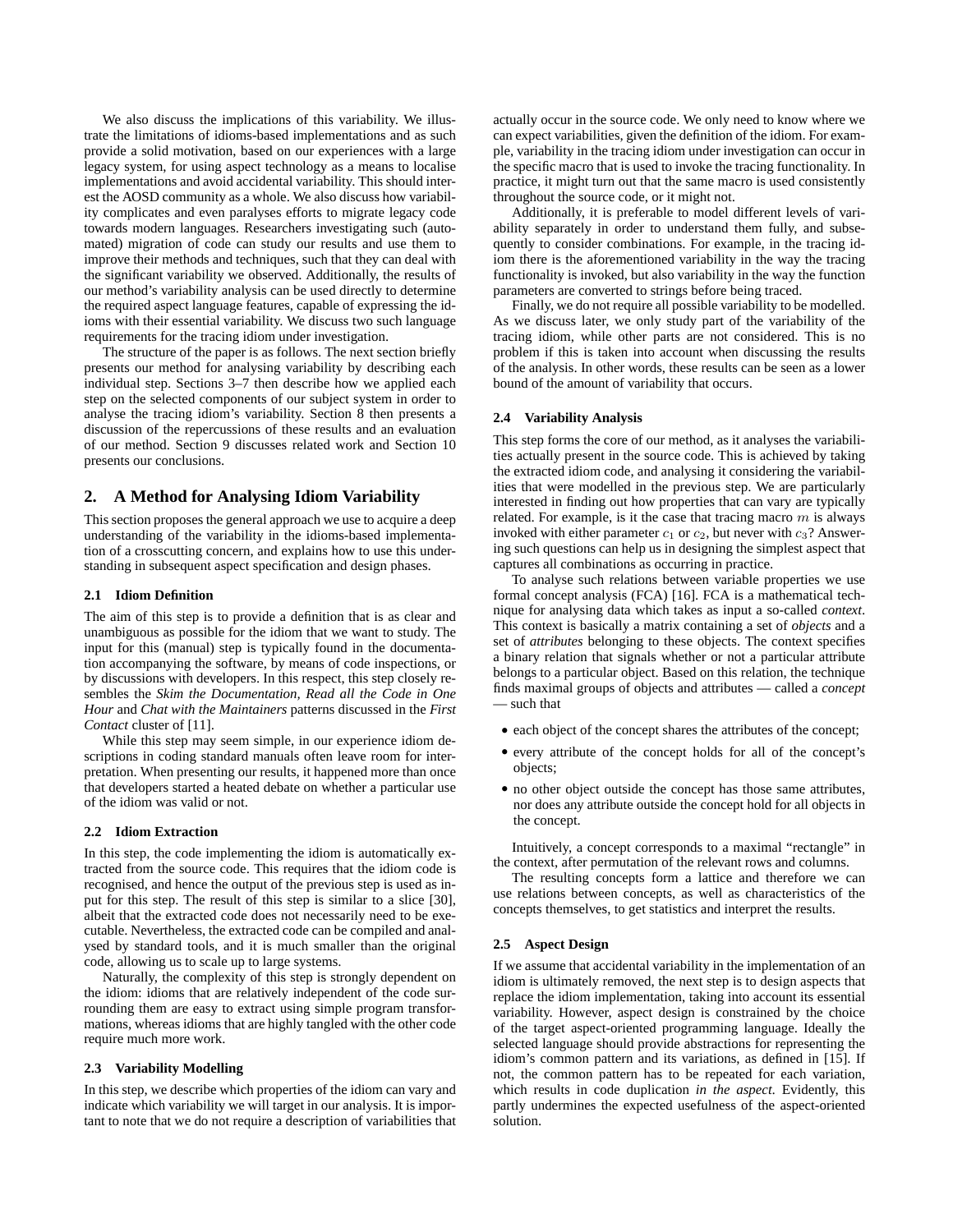```
int f ( chuck_id* a, scan_component b) {
    int result = 0K;
    char* func_name = "f";
    . . .
    trace (CC, TRACE_INT, func_name, "> (b = %s)", SCAN_COMPONENT2STR(b));
    . . .
    trace ( CC, TRACE_INT, func_name, " < (a = %s) = %d", CHICKID_ENUM2STR(a), result);return result ;
}
```
**Figure 1.** Code fragment illustrating the tracing idiom at ASML.

In this step, we determine the required abstractions in aspect languages, which can be nearly directly distilled from the results of the variability analysis in the previous step. We discuss two such requirements for the tracing idiom under investigation later on in the paper.

# **3. Defining the Tracing Idiom**

The idiom we study in the paper is the tracing idiom, as adopted by ASML. ASML is the world market leader in lithography systems, and their software controls wafer scanner machines used to produce computer chips. It consists of 15 million lines of code, spread over approximately 200 components, implemented almost entirely in the C programming language.

As we have discussed in previous papers [4, 5, 6], the software implements a number of crosscutting concerns, such as tracing, parameter checking, memory handling and exception handling. ASML uses idioms to implement these concerns, and in this paper, we study one such idiom, tracing, and consider its implementation in 4 different components.

Tracing is a seemingly simple idiom, used at development-time to facilitate debugging or any other kind of analysis. The base code is augmented with tracing code that logs interesting events (such as function calls), such that a log file is generated at runtime. The simplicity of the idiom is reflected in its simple definition: "Each function should trace the values of its input parameters before executing its body, and should trace the values of its output parameters before returning"

The ASML documentation describes the basic implementation version of the idiom, which looks as in Figure 1. The trace function is used to implement tracing and is a variable-argument function. The first four arguments are mandatory, and specify the following information:

- 1. the component in which the function is defined;
- 2. whether the tracing is internal or external to that component;
- 3. the function for which the parameters are being traced;
- 4. a printf-like format string that specifies the format in which parameters should be traced.

The way in which each of these four parameters should be passed on to the trace function is described by the standard, but not enforced. For example, some components follow the standard and use the CC constant, which always holds the component's name, to specify the name, while others actually hardcode the name with a string representing the name (as in "CC3"). Similarly, the func name variable should be used to specify the name of the function whose parameters are being traced. Since func\_name is a local variable, however, different functions might use different names for that variable (f name, for instance). The structure of the format string is also not fixed, and developers are thus free to construct strings as they like.

The optional arguments for trace are the input or output parameters that need to be traced. If these parameters are of a complex type (as opposed to a basic type like int or char), they need to be converted to a string representation first. Often, a dedicated function or macro is defined exactly for this purpose. In Figure 1, SCAN COMPONENT2STR and CHUCK ID ENUM2STR are two such examples. Developers can choose to trace individual fields of struct instead of using a converter function, however.

Although the idiom described above is the standard idiom, some development teams define special-purpose tracing macro's, as a wrap around the basic idiom. These macro's try to avoid code duplication by filling in the parameters to trace in the standard way beforehand. Typically, tracing implementations by means of such macro's thus require fewer parameters, although sometimes extra parameters are added as well, for example to include the name of the file where tracing is happening.

It should be clear from this presentation that the tracing idiom precisely prescribes what information should be traced, but that the way in which this information is provided is not specified. Hence, we can expect a lot of variability, as we will discuss in Section 5.

## **4. Extracting the Tracing Idiom**

Extraction of the tracing idiom out of the source code is achieved by using a combination of a code analysis tool, called CodeSurfer,<sup>3</sup> and a code transformation tool, called ASF+SDF [2]. The underlying idea is that the analysis tool is used to identify all idiomrelated code in the considered components and that this information is passed on to the transformation tool that extracts the idiom code from the base code. The end result is a combination of the base code without the idiom-related code, and a representation of the idiom code by itself.

## **5. Modelling Variability in the Tracing Idiom**

Tracing is generally considered as a very simple example of a crosscutting concern that can be captured in an aspect easily. This is confirmed by the fact that we can express the requirements for tracing in one single sentence, and hence we could expect an aspect to be simple as well. However, the tracing idiom we consider here is significantly more complex than the simple example often mentioned and than the requirement would reveal. Rather, it represents a good example of what such an at first sight simple idiom looks like in a real-world setting.

The following characteristics of the tracing idiom distinguish it from a simple logging concern:

<sup>3</sup> www.grammatech.com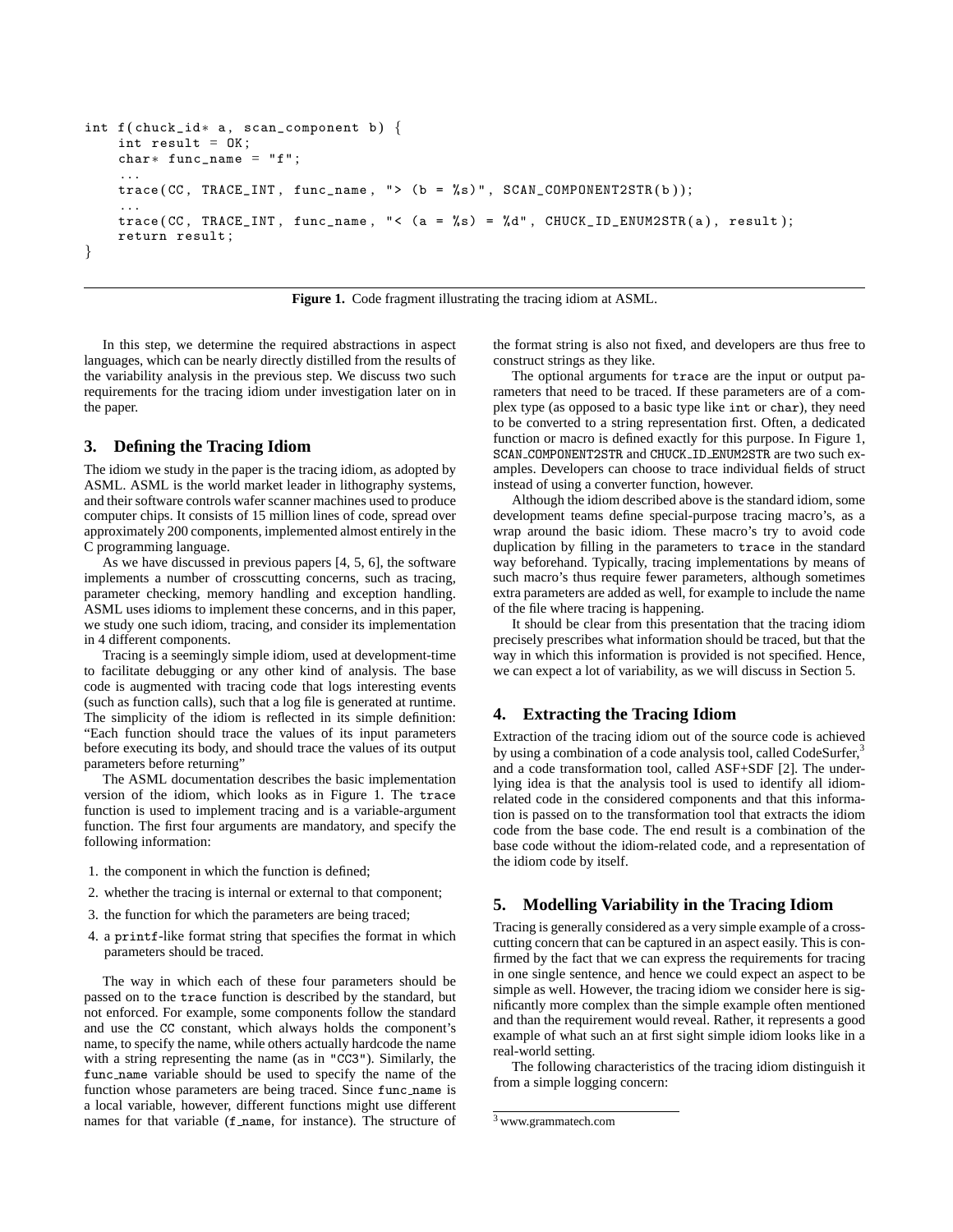|                 | Œ      |        | CC3    | CC4   | global |
|-----------------|--------|--------|--------|-------|--------|
| LOC             | 29,339 | 17,848 | 31,165 | 4,985 | 83,337 |
| functions       | 328    | 134    | 174    | 68    | 704    |
| parameter types | 108    |        | 65     | 49    | 249    |
| tracing macro's |        |        |        |       | 2      |
| component names |        |        |        |       | 6      |
| function names  |        |        |        |       | 3      |

**Table 1.** Basic statistics of the analysed components.

- A simple logging aspect typically weaves in log calls at the beginning and end of a function, and often only logs the fact that the function has been entered and has been exited. The tracing idiom described above also logs the values of actual parameters and the module in which the function is defined. Moreover, it differentiates between input and output parameters, which have to be traced differently.
- Tracing the values of actual parameters passed to a C function is a quite complex matter. Basic types such as int or bool can be printed easily, but more complex types, such as structs and enums, are a different story. These should be converted to a string-based representation first, which differs for different structs and enums. Moreover, certain fields of a struct may be relevant in the context of a particular function, but may not be relevant elsewhere. Hence, the printed value depends on the context in which the type is used, and not only on the type itself.
- The conversion of complex types to a string representation is quite different in C than in Java, or any other modern programming language. C does not provide a default toString function, as do all Java classes, for example. Consequently, a special-purpose converter method for complex types needs to be provided explicitly. Additionally, since C does not support overloading of function names, each converter function needs to have a unique name.

These issues, together with the way tracing is invoked as explained in Section 3, show that variability can occur at many different levels. In the remainder of this paper, however, we will focus on *function-level* and *parameter-level* variability. The variability present on those levels possibly has the biggest impact on the definition of aspects for the tracing concern.

At the function-level, the variability occurs in the specific way the tracing functionality is invoked. This depends on four different properties: the name of the tracing function that is used (for example trace), the way the component name and the function name are specified (by using CC and func name, for example), and whether internal or external tracing is used. More properties are considered when a different tracing idiom requires more parameters when it is called, for example the name of the file in which the traced function is defined.

At the parameter-level, the variability involves the different ways in which a parameter of a particular kind is traced. As explained in Section 3, a parameter of a complex type can be traced by first invoking a converter function that converts the complex type to a string representation, or by tracing the fields of the complex type individually. In this case, we are interested in verifying whether a particular type of parameter is traced in a systematic and uniform manner across the considered components, and if not, how much variability occurs.

## **6. Analysing the Tracing Idiom's Variability**

As shown in Table 1, our experiments involve 4 different components, comprising 83,000 lines of non-white lines of C code. These components define 704 functions in total, which in turn define 249 different parameter types.<sup>4</sup>

The table also lists the different number of ways in which tracing is invoked, i.e., the different tracing macros that are used, as well as the different component names and function names that are specified <sup>5</sup> The numbers clearly show the variability present in the idiom at the function level, since globally 2 different tracing macro's, 6 different ways to specify the component name and 3 different ways for specifying the function name are used.

The goal of our analysis is to identify, at the function level, which functions invoke tracing in the same way, and at the parameter level, which parameter types are converted consistently. Analysing this allows us to make headway into answering our key question, since it shows us where the implementation is systematic and what is variable. Since FCA, introduced in Section 2.4, is capable of identifying meaningful groupings of elements, we use it in our variability analysis.

The FCA algorithm needs to be set up before it can be applied, i.e., we need to define the objects and attributes of the input context. The next subsection explains how this is achieved for our experiment. Subsequent subsections then describe, for function-level and parameter-level variability, the results of running FCA on each of the components separately, as well as on all components together. This will allow us to discuss the variability within a single component, as well as the between different components.

### **6.1 Setting up FCA for Analysing Tracing**

We first explain how objects and attributes are chosen for our experiment, and how we run the FCA algorithm. Afterwards, we explain how we interpret the results.

## **6.1.1 Objects and Attributes**

For studying function-level variability, the objects and attributes are chosen such that all functions that invoke tracing in the same way are grouped. Hence, the objects we use in the FCA context are the names of all functions defined in the components we consider. The attributes are different instantiations of the four properties used to invoke tracing, as discussed in Section 3. A sample context is shown in the upper part of Table 2.

For the analysis at the parameter level, the objects are slightly less obvious to choose. Our goal is to let the FCA algorithm group functions that have a parameter of a certain type and convert that parameter in the same way. The objects thus have to be unique for a particular function that uses a particular parameter type. This means that functions cannot serve as objects, since they may have different parameters. Similarly, parameter types cannot serve as objects, since they can be used by many different functions. Hence, we form a combination of the parameter type and the function that uses it.

The attributes we consider are, on the one hand, the types used in the considered components, and on the other hand, the particular converter functions that are used (if any) or the constant no tracing when the parameter is not traced by that particular function.

A sample of a corresponding context can be found in the lower part of Table 2. The functions f and h both define a formal parameter of type CC scan component and both use the CC SCAN COMPONENT2STR converter function. Similarly, the func-

<sup>&</sup>lt;sup>4</sup> Note that types may be shared across components, hence the total number of types is smaller than the sum of the numbers of types per component.

<sup>5</sup> Due to space restrictions, we do not provide equivalent numbers for the parameter-level variability. Such numbers would have to be specified for each type defined by the four components, and the table would hence contain more then 249 rows.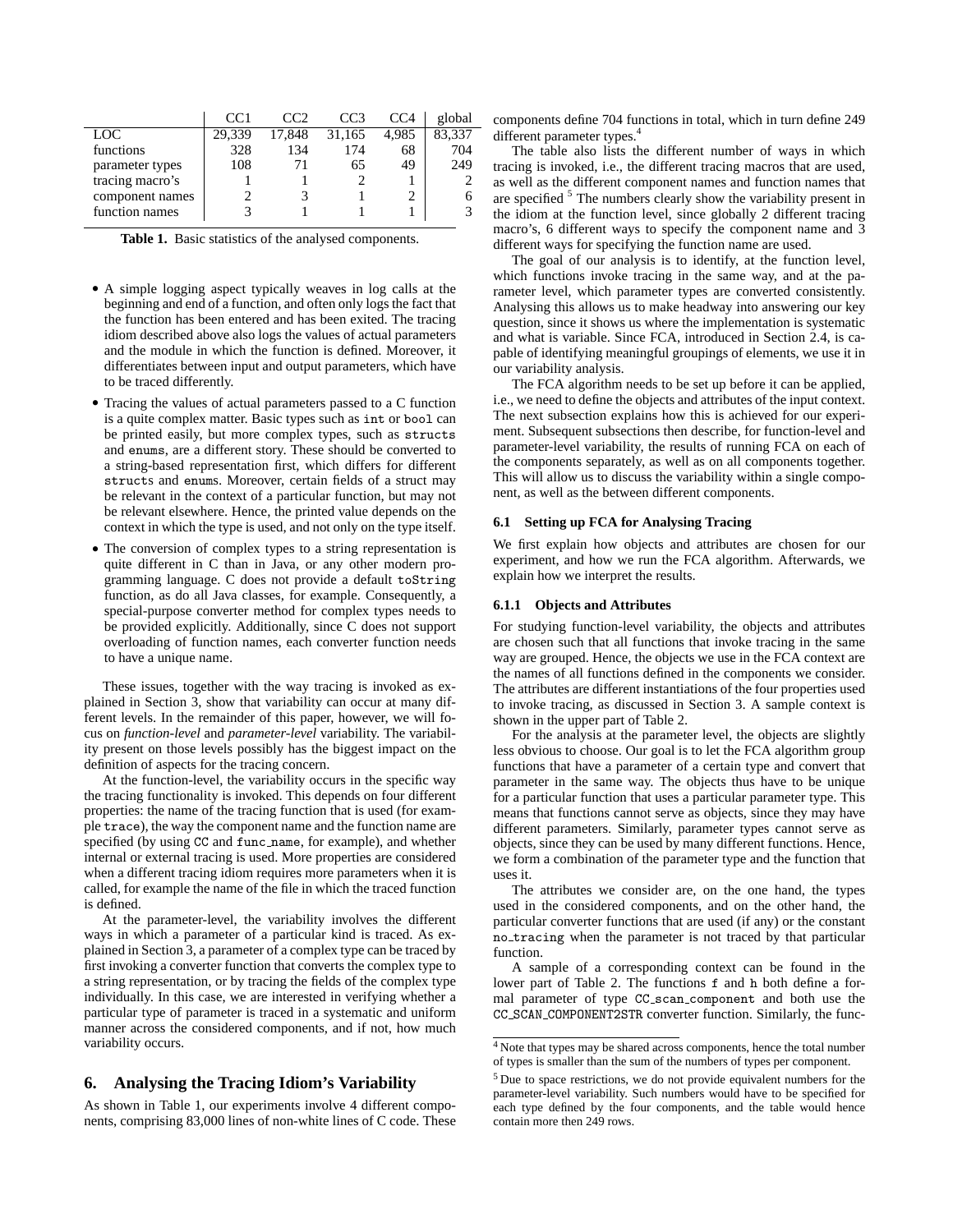

**Figure 2.** Function-level variability in the CC1 component

tions f, g and i define a formal of type CC chuck id, but only function f uses a converter function, the other two functions do not trace their parameter of that type.

## **6.1.2 Applying FCA**

Once the context is set up, the algorithm can be applied. We use Lindig's Concepts tool to compute the actual concepts [21]. The context is specified in a file in a specific format, which we generate using ASF+SDF and the extracted tracing representation files. The tool can output the resulting concepts in a user-defined way, and we tune the results so that they can be read into a Scheme environment. This allows us to reason about the results using Scheme scripts.

An alternative is to use the ConExp tool<sup>6</sup>, which requires a slightly different input format, but that can visualise the concepts (and the resulting lattice) so that it can be inspected easily. The graphical representations of lattices in this paper are obtained by this tool.

#### **6.1.3 Interpreting the Results**

From running the FCA algorithm, we obtain a concept lattice that shows the different concepts identified and the relation between them. An example lattice appears in Figure 2. Each dot in the lattice represents a concept, and the lines connecting the dots represent concepts that are related because they share objects and/or attributes.

While traversing a lattice from top to bottom, following the edges that connect concepts, attributes are gradually added to the concepts, and objects are removed from them. The top concept contains all objects and all attributes shared by all objects (if any), whereas the bottom concept contains all attributes and all objects shared by all attributes (if any). At some point in the lattice, a concept contains objects that are not contained within any of its sub-concepts. Those objects are the concept's *own objects*. The attributes associated with the own objects of a concept are always "complete", in the sense that in the input context passed to the FCA algorithm, the own objects precisely are related to precisely those attributes.

A concept with own objects represents a single variant for invoking tracing, or a single variant for converting a particular type. In the first case, for example, the own objects are functions, all these

functions share the same (complete) set of attributes, an no other attribute is shared by these functions. In Figure 2, the concepts with own objects are denoted by nodes whose bottom half is coloured black and whose size is proportional to the number of own objects they contain. They also have white labels indicating the number of own objects and the percentage of own objects with respect to the total number of objects of the concept. The largest concepts contains 190 own object, which are functions in this case.

We observe that a particular kind of variability occurs when either input and output tracing in the same function are invoked in a different way, or a single type is converted using two different converter functions. Such situations, which are in most cases clearly examples of accidental variability, immediately show up in the concept lattice. They are embodied by concepts with own objects that have at least one parent concept with own objects. Indeed, such concepts have more attributes than is necessary, hence some of these attributes are different variations for the same property. As an example, consider again Figure 2 and observe the two concepts in the lower left part that contain 1 and 2 own objects, respectively. From their positions in the lattice, it can be derived that the leftmost concept uses both \_\_FUNCTION\_\_ and func\_name for specifying the function name when tracing, and the other concept "CC1" and CC for specifying the component name.

### **6.2 Function-level Variability**

The upper half of Table 3 presents the results of analysing the function-level variability in the four components we consider. The first row of data contains the total number of concepts that are found by the FCA algorithm. The second row lists the number of different tracing invocations that are found (i.e., the total number of concepts containing own objects). The third row then lists the number of functions that implement the standard tracing idiom as described in ASML's coding standards (i.e., the number of own objects found in the concept with attributes trace, CC, TRACE INT or TRACE EXT and func name), and the last row presents the percentage of those functions with respect to the total number of functions in the component.

The most striking observation revealed by these results is that only 5.7% (40 out of 704) of all functions invoke tracing in the standard way, as described in Section 3. This immediately raises the questions why developers do not adhere to the standard, and if a new standard should perhaps be considered, more specifically the way most functions invoke tracing. Whereas we cannot currently answer the first question, we can provide an answer to the second.

Looking at the second row in the upper half of Table 3, we see that 29 different tracing variants are used in the four components. If we consider each component separately, we find 31 variants in total. This difference can be explained by the fact that 3 components invoke tracing according to the standard idiom, and that the functions of these components doing so are all grouped in one single concept when considering the components together. This results in one concept replacing three other concepts, hence the reduction with two concepts. Reversing this reasoning also means that there is no other way of invoking tracing that is shared by different components, or in other words, all components invoke tracing by using their own variant(s). Consequently, we can not select one single variant that can be considered as the standard among these 29 variants, with the other variants being simple exceptions to the general rule. This is confirmed by looking at the lattices.

Looking at Figures 2 and 3, it is clear that both components use a similar tracing variant implemented by most functions (190 or 58% functions in the case of CC1, 123 functions or 92% in the case of CC2). Additionally, CC1 has yet another "big" variant that uses the \_FUNCTION\_ preprocessor token instead of the variable func\_name. This variant is used in 121 functions (37%).

<sup>6</sup> http://conexp.sf.net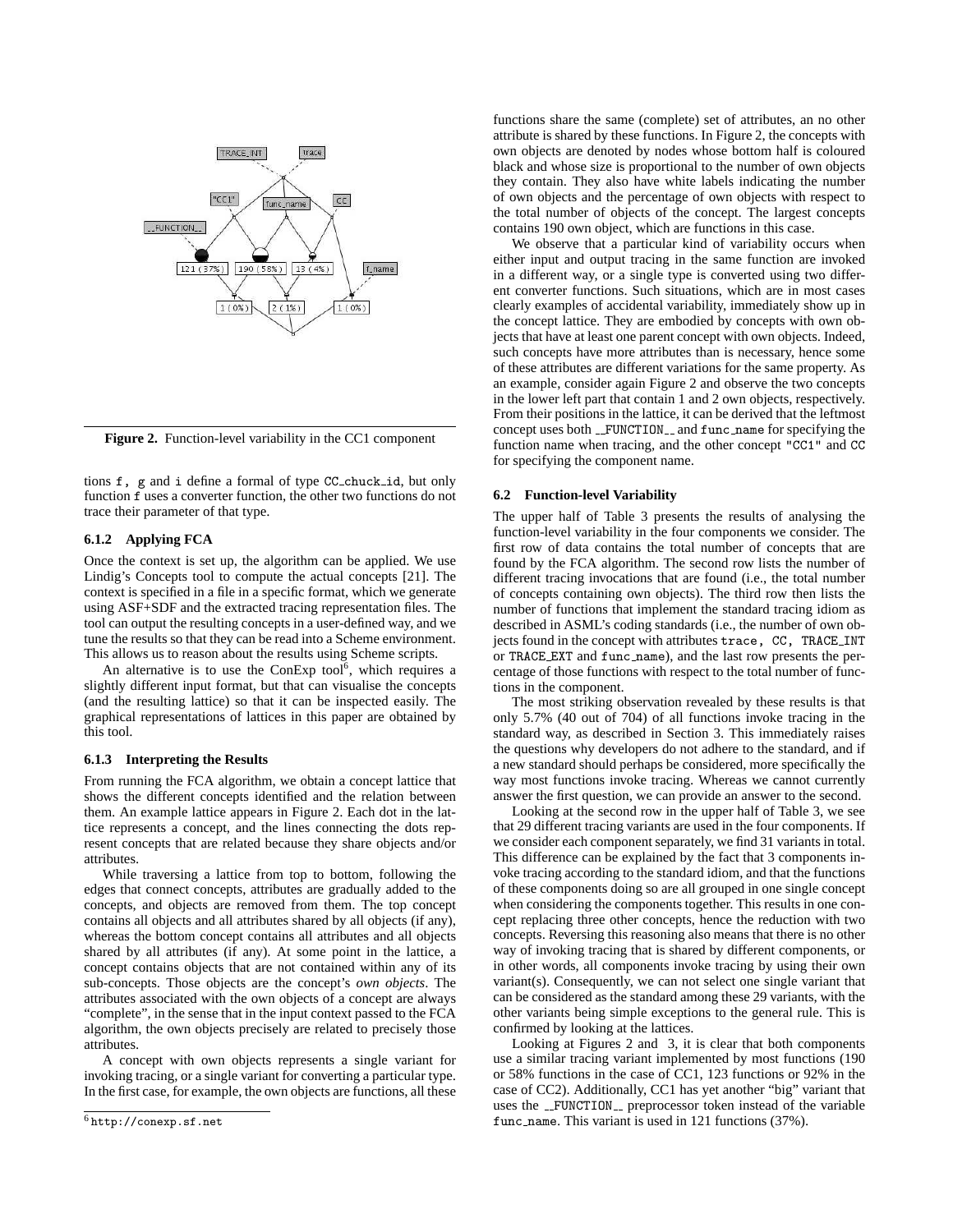|   | trace | CC_TRACE | TRACE_INT | TRACE_EXT | CC | func_name | f_name |
|---|-------|----------|-----------|-----------|----|-----------|--------|
|   |       |          |           |           |    |           |        |
| g |       |          |           |           |    |           |        |
| п |       |          |           |           |    |           |        |
|   |       |          |           |           |    |           |        |
|   |       |          |           |           |    |           |        |

|                     | CC_SCAN_COMPONENT2STR_ | CC_CHUCK_ID_ENUM2STR | no_tracing | CC_chuck_id | CC_scan_component |
|---------------------|------------------------|----------------------|------------|-------------|-------------------|
| f_CC_scan_component |                        |                      |            |             |                   |
| f_CC_chuck_id_enum  |                        |                      |            |             |                   |
| g_CC_chuck_id_enum  |                        |                      |            |             |                   |
| h_CC_scan_component |                        |                      |            |             |                   |
| i_CC_chuck_id_enum  |                        |                      |            |             |                   |

**Table 2.** A sample input context.

|                                   | CC1                                | CC2 | CC <sub>3</sub> | CC <sub>4</sub> | total | global |
|-----------------------------------|------------------------------------|-----|-----------------|-----------------|-------|--------|
| <b>Function-level variability</b> |                                    |     |                 |                 |       |        |
| #concepts                         |                                    | 6   | 24              | 2               | 43    | 47     |
| #tracing variants                 | 6                                  |     | 19              | 2               | 31    | 29     |
| #functions w. std. tracing        | 13                                 |     | 26              | 0               | 40    | 40     |
| % of total functions              |                                    | 0.7 | 15              | 0               |       | 7.5    |
|                                   | <b>Parameter-level variability</b> |     |                 |                 |       |        |
| #concepts                         | 191                                | 120 | 194             | 84              | 589   | 517    |
| #not traced                       | 61                                 | 49  | 4               | 16              | 130   | 115    |
| #consistently traced              | 15                                 | 5   | 16              | 19              | 55    | 40     |
| #inconsistently traced            | 32                                 | 17  | 45              | 14              | 108   | 94     |
| #w.o. not traced                  |                                    |     | 39              | 8               | 64    | 57     |

**Table 3.** Function-level and parameter-level variability results



**Figure 3.** Function-level variability in the CC2 component

Figures 5 and 4 show significantly different results. The CC4 component implements only two tracing variants, implemented by 31 and 37 functions respectively. The difference between the two variants is that one is an extension of the other: one variant uses CC4 LINE to denote the component name, whereas the other uses both CC4 LINE and CC4 CC. The CC3 component implements 19 different variants, and none can be selected as the most representative or resembles the variants of another component. The variability in this case stems from the fact that the CC3 component defines its own macro for invoking tracing, and that this macro requires one extra argument, namely the name of the file in which is defined the function that is being traced. This is clearly visible in the lattice: each concept corresponding to a specific tracing variant that corresponds to a specific file in the source code, contains an extra attribute that denotes the constant used in the trace call corresponding with the file. Interestingly, although CC3 defines its own macro, it is also the component that uses the standard idiom the most. Whether the mixing of the standard idiom with the dedicated macro is a deliberate choice or not is an issue that remains to be discussed with the developers.

Summarising, we can state that very few functions implement the standard tracing variant, that no other standard variant can be identified that holds for all components, but that within one single component a more common variant can sometimes be detected.

The previous subsection discussed an example of accidental variability in the CC1 component. A similar situation occurs in the CC2 component, as can be seen in Figure 3, where one function uses CC and "CC2". The CC3 component contains one variant that is accidental, as confirmed by the ASML developers, consisting of a copy/paste error when passing a constant representing the file name in invoking the CC3\_trace macro.

#### **6.3 Parameter-level Variability**

The parameter-level variability involves the way a parameter of a specific kind is traced, i.e., whether it is converted to a string representation by means of a converter function, whether it is traced in a different way or whether it is not traced at all. Note that we do not show lattices for this part of experiment since the large number of parameter types generates too many concepts. Instead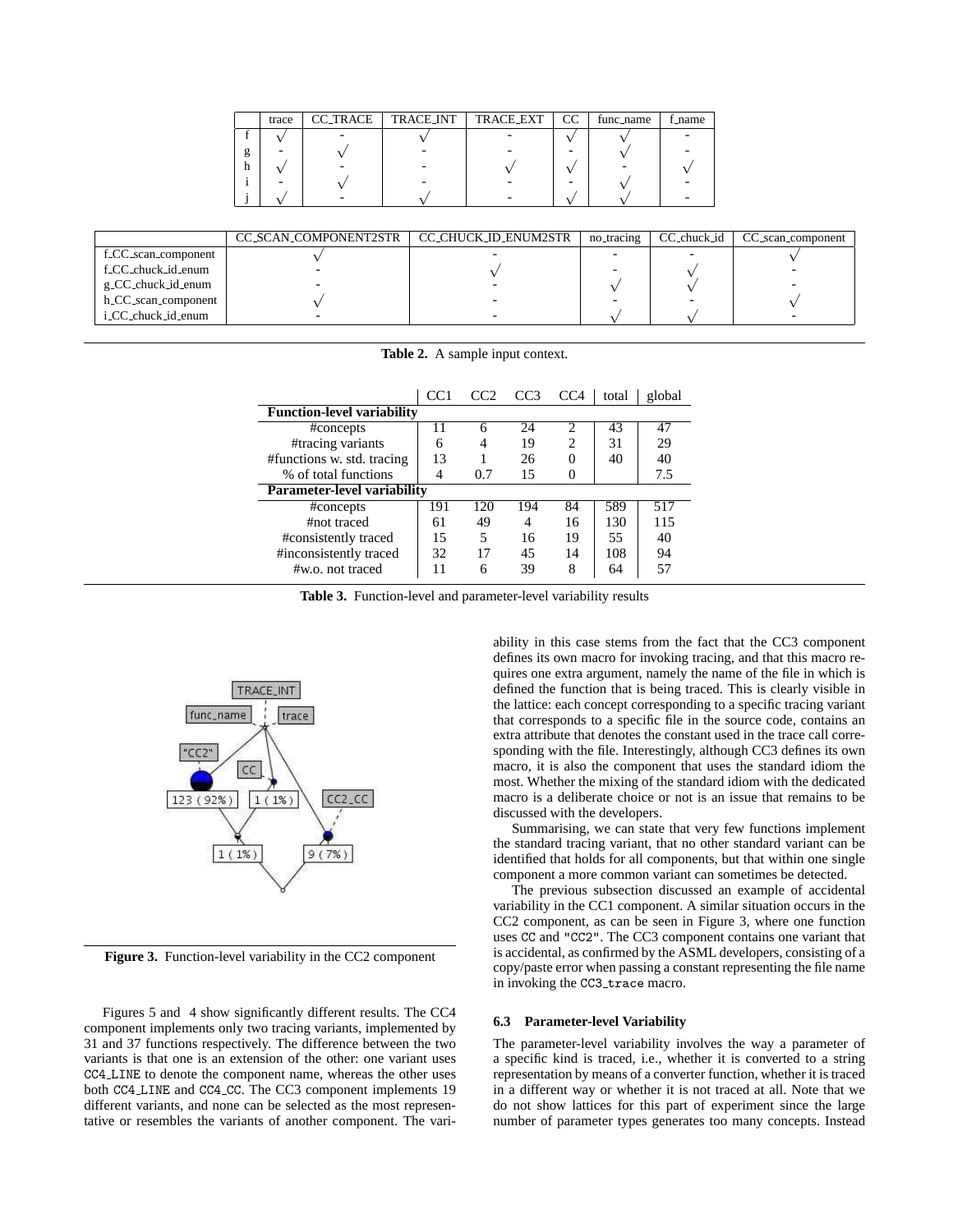

**Figure 4.** Function-level variability in the CC3 component



**Figure 5.** Function-level variability in the CC4 component

we produce statistics from the results of the FCA algorithm with our Scheme scripts.

The lower half of Table 3 summarises the results for this experiment on our four components. The first row describes the total number of concepts found for each component. The second row shows the number of types that are never traced, while the third and fourth depict the number of types that are used consistently (i.e., that are always converted in the same way) and the number of types that are not used consistently.

The fact that the global number of consistently-used types is lower than the sum of the numbers of consistently-used types per component shows that there is variability between different components: one type can be converted consistently per component, but if these components each convert it in their specific way, the type becomes inconsistently-used at the global level. The opposite is of course not possible: if a type is used inconsistently within a single component, it can never become consistently used at the global level. The fact that the number of inconsistently-traced types drops

as well on a global level, is due to the fact that the different components share types, and that the different ways in which these types are traced are combined into a single inconsistency.

One immediate conclusion that we can draw from these results is that 37.7% of the types (94 out of 249) are traced in an inconsistent way, and only 16% (40 out of 249) is traced consistently. If we consider that 115 types are not traced at all, we can even say that, of all types that are traced, 70.1% (94 out of 134) is traced inconsistently and 29.8% is traced consistently. However, we should take into account one particularity of the tracing idiom. Although its definition states that each function should trace all of its parameters, in practice this does not happen. Helper functions, in particular, often do not trace all of their parameters, since these are passed in from the calling function, and are traced there. In order to take this into account, we exclude from the number of inconsistentlytraced types those types that are traced using one single converter function or are not traced at all. Hence, the fifth row in the table shows the types that are converted using more than one converter function, and thus we can conclude that 42.5% (57 out of 134) of all types are not traced consistently, and 57.5% (77 out of 134) are traced consistently.

In contrast to the situation at the function-level, closer analysis of the results at the parameter-level reveals that most of the types that are traced inconsistently are converted in two or three different ways only. This result is found by counting the number of unique conversion attributes that are included in concepts that a type appears in (except for the bottom concept, which includes all attributes but does not represent a meaningful grouping). The median and mode of the number of conversion functions for an inconsistently traced type are both 2.

There are two interesting outliers in this result. The basic type double, and simple derived type bool, are traced respectively in 13 and 11 different ways. What appears strange is that these basic types are sometimes converted with a converter function defined for another type. This might be explained by C's weak typing mechanism: the other types are basically defined in order to prevent overloading of the basic type and to make the code more readable, but are not always used consistently by the developers.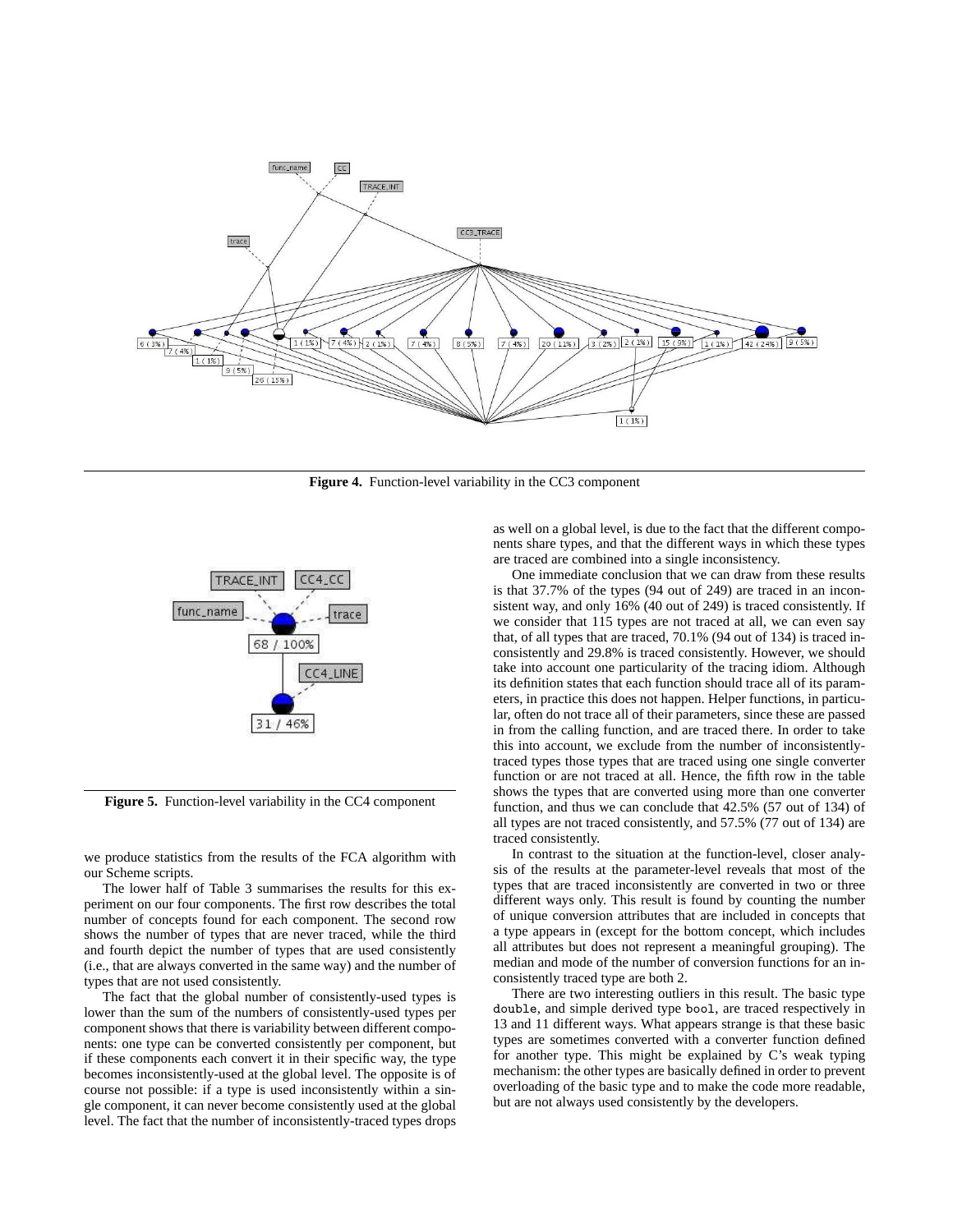Studying the results at the level of individual components reveals interesting issues as well.

As can be seen in the table, the tracing implementation in the CC1 and CC3 components appears to be less consistent than in the other two components. If we take into account the basic statistics from Table 1, this seems logical: CC1 and CC3 are by far the largest components. However, taking into account size does not explain everything: the CC2 component defines more types than CC3, but is more consistent.

Even when excluding types that are either traced consistently or not traced at all, the CC3 component still traces a lot of its types in many different ways. When we take a detailed look at the way in which the 39 parameter types are traced inconsistently, we can observe a clear pattern however. It turns out that 28 of these types are traced using a slightly different variant of the standard tracing idiom: the value of the parameter is traced, as always, but this value is accompanied by the memory address of the parameter, as follows:

```
CC3_TRACE ( CC , TRACE_INT , func_name ,
   FILE_CONSTANT ,
   "< (p = [\%p], *p = [\%s])",
        p, p\_store\_values\_ptr\_args(p));
```
Our variability model does not take into account this slight variation in the idiom, and hence reports a lot of variability. A refinement of the variability model could prevent this.

Some cases very clearly show that the variability is not intended. For example, the CC2 component uses a type chuck\_enum and a type chuck id enum. Each of these types has its own converter function, but the converter function for the chuck id enum type is used twice for converting a parameter of type chuck enum. The CC3 component also uses the chuck id enum type, and converts it in three different ways, using converter functions defined in different components. It is not clear why this happens, and presumably this is undesirable behaviour.

# **7. Aspect Design**

This section considers how the results of the variability analysis can be used in aspect design, more specifically to determine the required language abstractions for representing the particular concern. The purpose here is not to come up with new language features that should be provided by every aspiring aspect language, nor to conduct a study of existing aspect languages for determining the degree in which they can implement the required variability. In our concrete case, this exercise would be incomplete anyway, since we analysed part of the variability of the ASML tracing concern — enough to demonstrate the relevance of our method. Instead, we attempt to point out that from our method it is straightforward to determine the required (aspect) language abstractions for capturing the variability. Note that even if the target aspect language does not provide the required abstractions, it can probably still express the concern in one way or another. However, the resulting aspect implementation will be long and complicated, which we attempt to demonstrate later on in this section.

Typically, not all the discovered variability will be represented in an aspect-oriented solution, since a substantial amount of it is undoubtedly accidental. With our proposed method for analysing the variability we are able to make some educated guesses as to what is essential variability and what is accidental. However, the process of confirming these findings is one that requires feedback from the software developers, which is outside the scope of this paper but is discussed briefly in Section 8.3. In the context of aspect design, we assume that only the confirmed, essential variability will be considered.

In the next subsection we describe how the results of our method's variability analysis can be used directly to determine required aspect language abstractions, capable of expressing the concern with its essential variability. In the two following subsections, we discuss two such concrete language requirements for the tracing idiom under investigation.

#### **7.1 From Variability Analysis to Language Abstractions**

The results of the analysis described in the previous section summarise the tracing idioms and their variability. For example, the most common variant of the tracing idiom for component CC4 can be described quite succinctly as follows: *all functions invoke tracing with the function* trace *and values* CC4 CC, TRACE INT *and* func name, except for functions  $f_1, \ldots, f_n$ , which invoke *this trace function with* CC4 LINE *in addition to* CC4 CC. Similarly, the most common variant of the tracing idiom for component CC3 can be expressed as: *all functions invoke tracing with the function* CC3 TRACE*, values* CC, TRACE INT *and* func name *, and a variable that varies according to the name of the file*.

We observe that such statements can serve as a concise specification for a future aspect implementation per component. Indeed, they clearly specify what the common part of the aspect is, as well as its variation points. We argue briefly in Section 2.5 that the choice of the target aspect language should be such that it provides abstractions for capturing the specified variability. If not, the amount of duplication in the aspect implementation will increase with a factor that is equal to the number of variations. We attempt to express this in a more systematic way below. Consider the following representation of an aspect:

$$
\forall x_1, \ldots, x_n : f(x_1, \ldots, x_n)
$$

The variables  $x_1, ..., x_n$  each correspond to different join points or values from join points. The types of these variables are elements of the program definition or execution<sup>7</sup>. The predicate  $f$  expresses that the functionality of the crosscutting concern will be woven for all  $x_1, ..., x_n$ . When employing an aspect language that supports quantification of all the types of elements to which  $x_1, ..., x_n$  are bound, the aspect specification and implementation are structurally similar. However, if the aspect language does not support quantification of the type of element to which  $x_i$  is bound for example, the aspect implementation becomes:

$$
(\forall x_1, ..., x_n : x_i = a_1 \land f(x_1, ..., x_{i-1}, b_1, x_{i+1}, ..., x_n)) \land \cdots \land (\forall x_1, ..., x_n : x_i = a_m \land f(x_1, ..., x_{i-1}, b_m, x_{i+1}, ..., x_n))
$$

where m is the number of ways in which  $x_i$  can vary. As a result, the aspect implementation contains code that is duplicated  $m$  times. Additional limitations in quantification will again result in the code duplication increasing with a factor, and so on.

Based on the results of our analysis of the tracing idiom, we identified two aspect language abstractions that are required to capture the discovered variability and thus avoid duplication in the aspect implementation as described above. In the worst case, when employing an aspect language that is not able to meet these requirements, the aspect implementation converges to a state where there is one aspect per function. These aspects duplicate the entire tracing idiom but differ in the essential variability, which does not offer substantial advantages over an idioms-based implementation of the tracing concern.

#### **7.2 Quantification of Parameters**

Our experiments with respect to parameter-level variability show that complex parameter types require a converter function and that

<sup>&</sup>lt;sup>7</sup> Depending on the join point model being static or dynamic, respectively.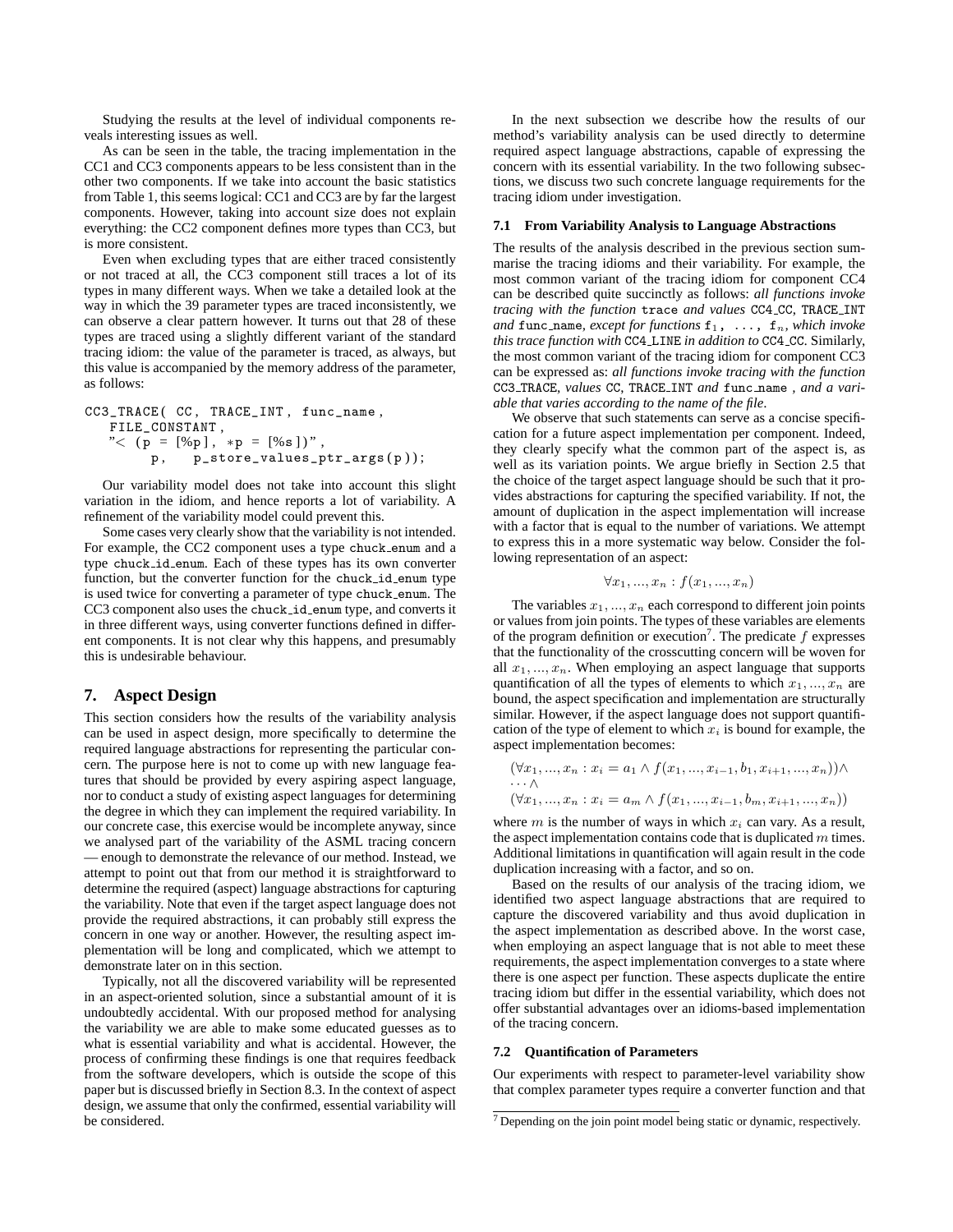each type requires a different function. If we look at mainstream aspect languages, the join point model does not explicitly include parameters or parameter types as quantifiable elements, however. We can only select functions based on their number of parameters, or based on specific types occurring in the function's signature. Few languages, such as AspectJ [18] , provide extensive reflective access to the current join point, however, and as such the actual and formal parameters can be retrieved. For expressing the tracing idiom in an aspect language for C with such capabilities, which to the best of our knowledge does not exist, the per-function advice needs to be parameterised with the list of parameters, and we need to be able to refer to the individual elements of this list in order to determine their converter method.

Let us consider an aspect language that is able to represent parameters as quantifiable elements directly. In pseudo-code and using a logic-based pointcut language, the pointcut expression could look as follows

execution( \* \*(?params))

which selects all functions regardless of their name and return type, and binding their parameter list to the ?params variable. The advice code corresponding to the pointcut should then be able to refer to the individual parameters contained within the ?params variable, and retrieve their corresponding converter functions. This requires meta-programming facilities to be present in the aspect language, not only to iterate over all parameters, but also to construct the actual trace call that will be woven into the code out of the different parameters that it requires.

#### **7.3 Specifying Default Functionality and Exceptions**

Another requirement is an aspect-language mechanism that allows us to specify default functionality as well as some exceptions to that general rule. As we have seen in our analysis, the implementation of the idiom is never consistent, not in a single component and not even when we only consider essential variability. For example, a parameter type might always be converted with the same converter function, except in one particular case when the developer is actually interested in the address of the parameter instead of in its value. Another example occurs in component CC3 where the use of a special-purpose tracing macro is mixed with the use of the default trace function.

One obvious solution for dealing with this kind of behaviour is to define separate aspects for these special cases. However, each exception then requires its proper aspect, and one single component might need many different aspects that have a lot of commonality. This is undesirable, since it can (and probably will) again lead to accidental variability and code duplication. Indeed, for a particular function, one single parameter might need to be converted differently, but the other parts of the tracing implementation remain standard, but need to be specified as well.

We argue that a mechanism for specifying default functionality together with its exceptions should be incorporated into the aspect language. This allows us to define one main aspect for a single component, that specifies what the default tracing implementation for that component looks like. Additionally, it allows for denoting those few cases where variability occurs. For example, a particular function that traces a particular parameter type in a different way, or that uses a different tracing macro.

The addition of annotations to the Java language and the way these annotations can be addressed in the AspectJ language are a good starting point for experimenting with such a feature. A default aspect is defined and used for all elements that have no annotation attached to them. When such an annotation is present, it should specify what it denotes and the weaver should then know how to handle the situation.

# **8. Discussion and Evaluation**

This section discusses the implications of variability caused by idioms-based development from the perspectives of software development and legacy system migration. Whereas the discussion in the previous section concerned the essential variability, the discussion here is based on the occurrence of accidental variability. First, however, we discuss the consequences of taking into account additional variability that was not considered in our analysis.

#### **8.1 Further Variability**

It is important to note that we have only considered function-level and parameter-level variability in our experiments, and in our discussion above. However, the tracing idiom has other characteristics that we did not analyse in depth, and these characteristics make the idiom richer. Hence, more features might be needed in an aspect language then the ones we described above if we wish to express ASML's tracing idiom in an aspect.

For example, ASML code distinguishes between input and output parameters. Our analysis did not make that distinction and considered input and output tracing together. Although this allowed us to detect accidental variabilities that we would not have discovered otherwise, it also prevented us from considering the impact on an aspect implementation. An aspect needs to know which parameters are input and which are output in order to construct the appropriate input and output trace statements. An aspect weaver could extract such information from the source code using data-flow analysis, and could make it available in the aspect language, for example.

Other characteristics that we did not consider but that are relevant for such a discussion include the position of the input and output trace statements in the original code (do they always occur right at the beginning and at the end of a function's execution?), the tracing of other variables besides parameters (such as local and/or global variables), the order in which the parameters are traced, and the format string that is used, together with the format types for parameters contained within that string.

Clearly, the results we obtained can thus be seen as a lower bound of the real amount of variability present in the tracing idiom's implementation. Since the variability we found was considerable already, we arrive at our claim that simple crosscutting concerns do not exist, at least not for software systems of industrial size.

#### **8.2 The Limitations of Idioms**

A first point in the discussion of variability is more concerned with its cause than its implications. As is expected, shown in other work [4] [9], and again confirmed by the results in this paper, idioms-based development as opposed to the use of (aspect) language abstractions introduces accidental variability in the implementation of (crosscutting) concerns. Aspect-oriented languages typically provide abstractions for implementing crosscutting concerns in a localised way, thus avoiding code duplication and, more importantly, accidental variability in this duplicated code.

Consider for example the results of the analysis of variability in trace calls in the component CC2: 123 functions call the trace function using the same idiom. However, 11 functions introduce a variation in this idiom: nine functions use one variation, whereas two remaining functions each implement yet another variation. Based on these quantitative results and on an inspection of the source code, we conclude that 123 functions implement the default tracing idiom, whereas the other 11 functions exhibit accidental variability. This is confirmed informally by several ASML developers, (although we did not investigate systematically why ASML developers introduced this variability in the idiom).

Assuming our interpretation is correct, and the aforementioned variability is indeed accidental, the question is raised whether an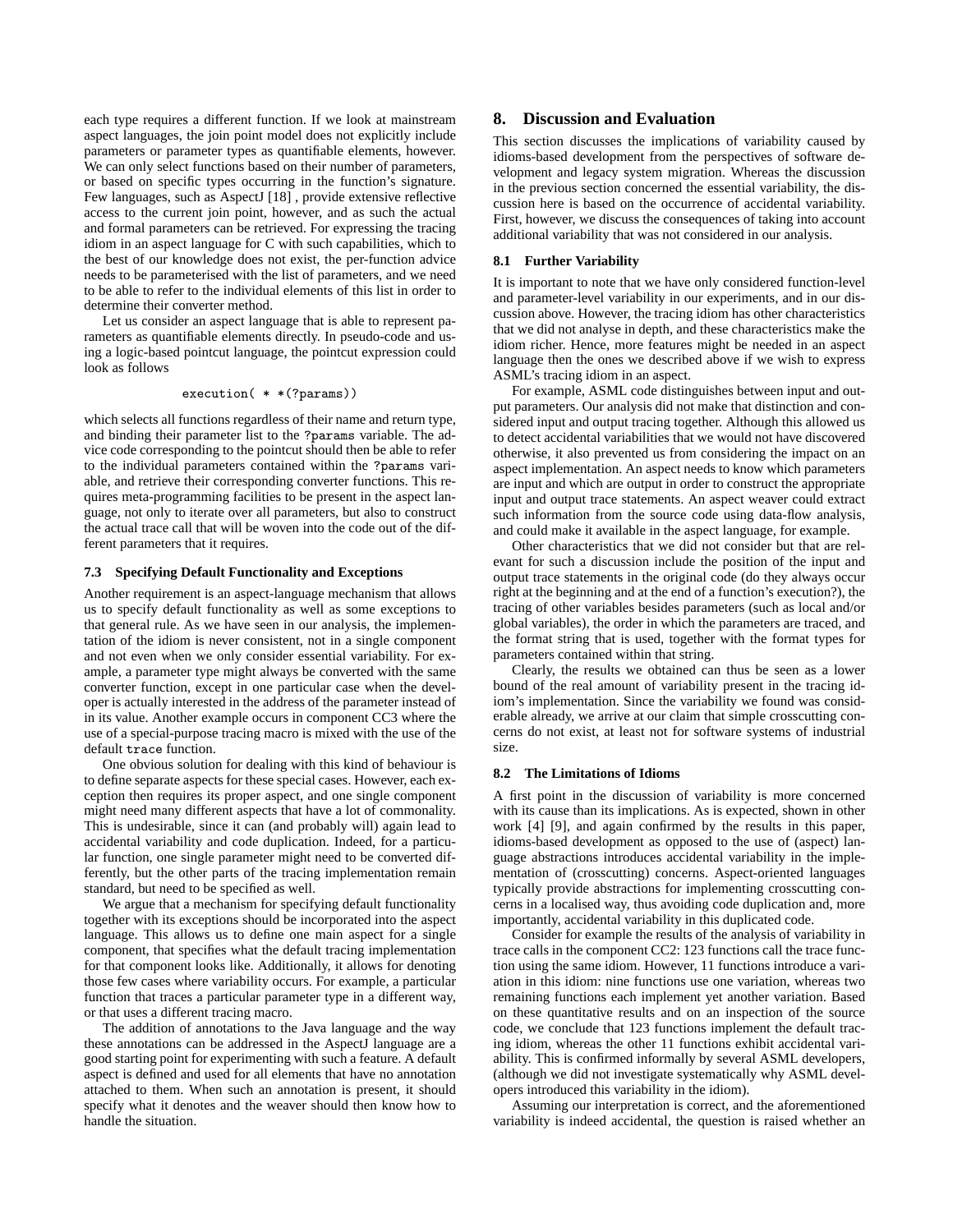aspect-oriented solution for tracing would have prevented the accidental variability. Ignoring for now the parameter values that need to be traced, it is easy to imagine an aspect that captures all function executions, specifies that input and output tracing should be invoked around those executions, and provides the appropriate actual parameters for the trace invocation ("CC2", trace, TRACE INT and func name in this case). Such an aspect would be preferred over an idioms-based implementation, since it specifies once in a single place how tracing should be invoked, and hence prevents the accidental variation exhibited when using idioms.

If an aspect-oriented solution can prevent accidental variability, the question remains whether all tracing idioms identified by our analysis can be expressed in a certain aspect language, such that the accidental variabilities are avoided, but the essential variabilities can be expressed. We believe the answer is yes, although the conciseness and declarativeness of the solution highly depends on the presence of certain aspect language characteristics or features, as discussed in Section 7.

It is important to note that the above does *not* show that over the course of many years, by large teams of changing developers, the aspect-oriented solution would not have introduced other accidental variabilities, ones that we cannot even envision currently because of the lack of legacy aspect-oriented systems.

The work presented in this work should therefore be complemented by a study of the 'human' causes behind the variability we observed in the code. A study of that kind would focus on the reasons for the use of a particular deviant idiom, and may reveal additional opportunities for useful abstraction within an aspect language. An example of such a study in the context of clone detection is presented by Kim *et al.* [19].

#### **8.3 Migration of Idioms to Aspects**

Given that an aspect-oriented solution has benefits over an idiomsbased solution, it is relevant to study the risks involved in migrating the idioms-based implementation to an aspect-oriented implementation.

In general, migrating code of an operational software system is a high-risk effort. Although one of the biggest contributors to this risk is the scale of the software system, in our case this can be dealt with by approaching the migration of tracing incrementally [3], for instance on a component-per-component basis. However, other sources of risk need to be accounted for: the migrated code is of course expected to be functionally equivalent to the original code.

Our findings concerning variability of idioms-based concern implementations introduce an additional risk dimension. In particular, accidental variability is a complicating factor. Ignoring such variabilities by defining an aspect that only implements the essential variability means we would be changing the functionality of the system. A particular function that does not execute tracing as its first statement but only as its second or third statement, might fail once an aspect changes that behaviour, for example, when originally a check on null pointers preceded the tracing of a pointer value. So this risk is real even with functionality that is seemingly side-effect free, as is the tracing concern, and will become higher when the functionality does involve side-effects.

On the other hand, migrating the idiom including its accidental variability is undesirable as well: aspect-oriented languages are not well-equipped for expressing accidental variability and the resulting aspect-oriented solution quickly converges to a *one-aspect-perfunction* solution. So the issue boils down to a trade-off between minimising the risk on the one hand, and on the other hand reducing the variability in favour of uniformity, in order to reach a reasonable aspect-oriented solution.

At the moment, we do not have an answer to the question how to migrate idioms of legacy systems with a high degree of accidental variability — at this point we do not even know what a *high degree* of accidental variability is, nor do we know whether automated migration towards aspects is feasible at all in practice, if a simple aspect such as tracing already exposes difficult problems. This discussion only serves to point out that the risk is present and that there are currently no processes or tools available for minimising the risks. Nevertheless, we can say that in the particular context of ASML, the initial proposal for dealing with the migration risk is to (1) confirm or refute the detected accidental variability, (2) eliminate the confirmed accidental variability in the idioms-based implementation of the legacy system incrementally and test if the resulting implementation is behaviour-preserving by comparing the compiled code, (3) remove the remaining idioms-based implementation of the crosscutting concern, and (4) represent the idiom and its essential variability as aspects.

#### **8.4 Variability Findings**

Our results indicate that only 7.5% of the functions implement tracing according to the standard predefined idiom, that no other standard idiom can be identified in the source code, and that 42.5% of the types defined by those functions is not traced consistently.

An important question is to what extent the figures we obtained for ASML's tracing idiom are representative. Assessing the representativeness of our findings allows us to answer the question whether we can expect similar figures for (1) other ASML components than the ones we studied; (2) other idioms in use at ASML; or (3) idioms-based software not developed by ASML.

The four components represent systems of different size, age, and maintenance history. The components we studied were selected by ASML developers because these components are currently being reworked, and they wanted an initial assessment of the variability present in the tracing implementation. They did not expect that variability to be significant. In other words, the components were chosen fairly randomly, and not with high or low variability of the tracing concern in mind.

We believe the amount of variability we observed for the tracing idiom will not be significantly lower for other idioms as applied by ASML. In another study [5], we have shown that the exception handling idiom they use is responsible for approximately 2 faults per 1000 lines of code, because the idiom is not applied consistently. Additionally, when studying the parameter checking idiom [4], we observed that 1 out of 4 parameters was not correctly checked, and that the implementation of the idiom was not at all uniform. Moreover, tracing is regarded as a very simple concern, since it is not a core functionality of the ASML software, and it is not tightly tangled with this core functionality, as opposed to exception handling and parameter checking. Hence, analysing such more complex idioms might result in significant more variability.

The question whether the ASML software is representative for software developed through idioms-based development is harder to answer. We can state that the software is developed using a stateof-the-art development process, that includes analysis, design, implementation, testing and code reviewing. The reasons for the observed variability can however be manifold: inadequate and imprecise documentation, many different developers working on a very large code base, no adequate automated verification, developers not understanding the relevance of tracing and hence paying less attention to it, etc. This situation is probably not that much different for software developed in other organisations, or even open source software. Hence, we are inclined to believe that a variability analysis for other software would show similar results. However, once again this is only speculation, and remains to be investigated further.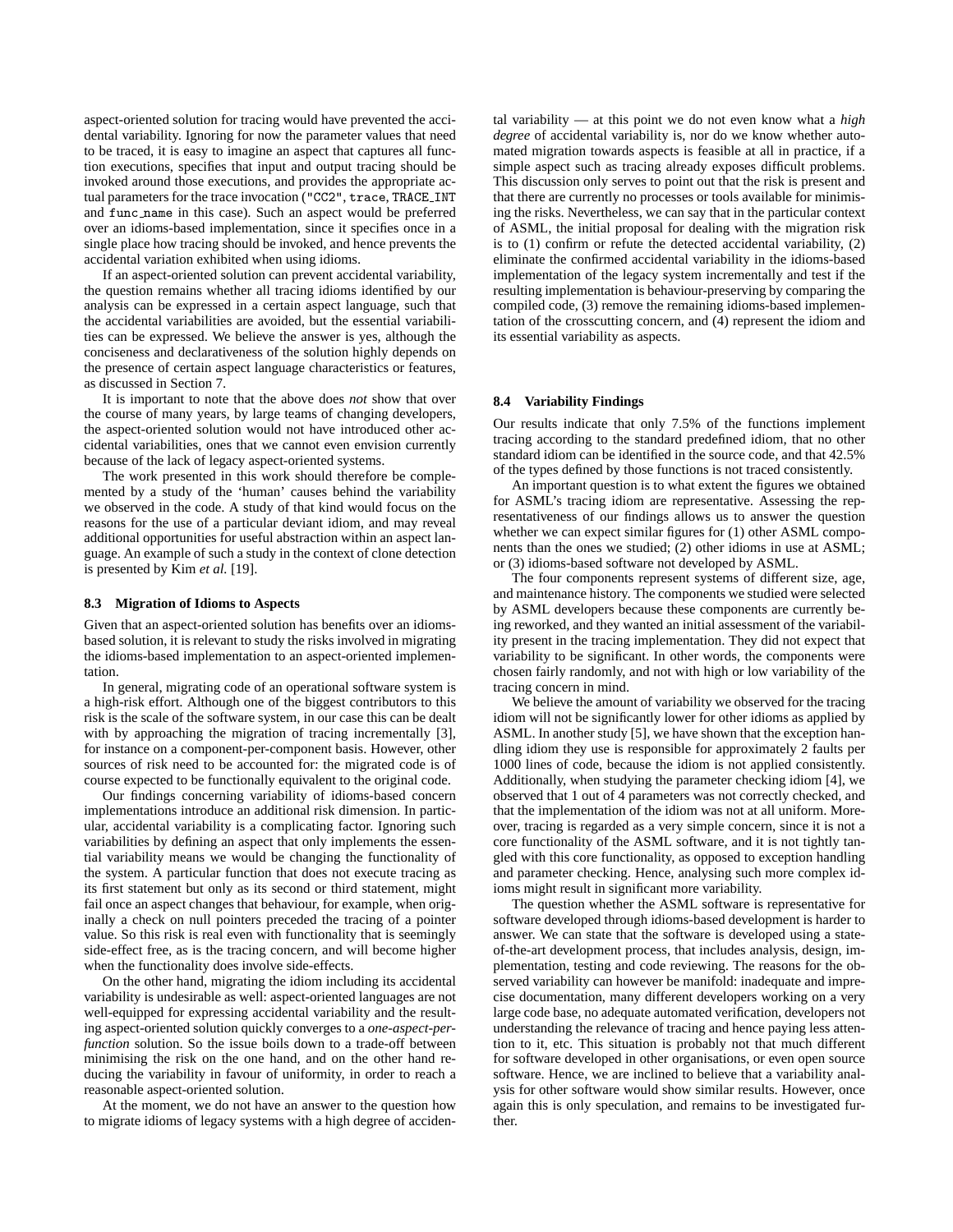|           | l Fact extraction | Lattice creation |
|-----------|-------------------|------------------|
| Function  | 96.39 s           | 0.03 s           |
| Parameter | 140.8 s           | 0.91 s           |

**Table 4.** CPU times for tool execution on an AMD Athlon 64 3500+ with 1 GB RAM. Input consists of all components.

|                                           | $\sqrt{2}$ |      | A Relation Fill ratio Concepts |      |
|-------------------------------------------|------------|------|--------------------------------|------|
| Function   573 29 2331                    |            |      | 0.14                           | 47   |
| Parameter $\begin{array}{ c c }$ 2219 385 |            | 4592 | 0.005                          | -517 |

**Table 5.** Context and relation sizes for all components considered together.

#### **8.5 Genericity of the Method**

Another question concerns the genericity of the variability analysis method. ASML has expressed interest in conducting the method themselves, in order to assess the variability of tracing in other components. Furthermore, they would like to analyze the variability of other idioms. Likewise, we are interested in using the approach on non-ASML systems as well.

Several of the steps of our approach are largely manual. These include the idiom definition and variability modeling steps, as well as the aspect design step. These steps will be very similar independent of the idiom or component analyzed, and hence are sufficiently generic.

The idiom extraction and variability analysis steps require tool support. For the idiom extraction, the tools have to be configured so that they recognize the idiom at hand. Given our ASF+SDF and CodeSurfer infrastructure, this is a fairly simple step. It does, however, require knowledge of these tools, which for ASML may not be readily available. The formal concept analysis tools do not have to be adjusted: all that is needed is creating the  $\langle$ object, attribute $\rangle$  pairs in a simple textual format.

Based on these observations, we believe that the approach is applicable to different idioms and systems.

#### **8.6 Scalability**

The scalability of our approach is determined by two factors, tool execution time and the size of the resulting lattices. These lattices have to be processed by a human.

First, fact extraction is performed using the ASF+SDF Meta environment. The tracing code is parsed using a generalized LR parser (SGLR) [29], followed by a single traversal of the parse tree to extract the relevant facts (see Section 3). Subsequently, the FCA tool concepts is used to produce the concept lattices. Table 4 contains timing results for both the function-level and parameter level studies. In both cases, the timing results apply to the execution of the tools on all components together.

Second, concept lattices can grow exponentially with the size of the object–attribute relation. However, if a relation is sparsely filled, quadratic growth is observed in practice [20]. Table 2 shows the context and relation sizes for our studies. The *fill ratio* is defined by the actual relation size, i.e., the number of object–attribute tuples in the relation, divided by the maximum relation size, i.e.,  $O \cdot A$ where  $O$  is the number of objects, and  $A$  the number of attributes.

A sparsely filled relation (i.e., fill ratio below 0.1) appears to be no guarantee for a small enough number of concepts, as is shown by the parameter-level study. Inspecting 517 concepts is too big a task to be performed by a human. Fortunately, such a manual inspection is not required in our approach. The concepts of interest, i.e., those that contain own objects (see Section 6), are found automatically. The number of concepts containing own objects can be significantly lower, as can be seen in Table 3. The 'tracing variants' there correspond to concepts containing own objects.

Furthermore, the number of concepts containing own objects is a valuable indicator by itself. It tells us the number of variations on the idiom. Based on this number alone one could conclude that too much variability will prevent automatic transformation of the idiom. In that case the actual concepts do not have to be inspected by hand.

### **9. Related Work**

The work presented in this paper can be situated between the work on *aspect mining* and that on *aspect refactoring*.

Aspect mining is the activity of (automatically) identifying crosscutting concerns in source code. Several techniques have been investigated, among which techniques based on formal concept analysis [28, 27]. An overview of these techniques can be found in [17, 23].

Once identified, the crosscutting concerns can be refactored into an aspect. Several authors have proposed a process for such migration [1, 24, 13]. All authors note that after such (semi-)automatic migration, the aspects should be "tidied up" in order to make them more general, for example by generalising advice code and creating sensible pointcuts. [13] even includes extra steps in the process to test whether the migration preserved the behaviour of the software as a whole. Both Binkley *et al* [1] and Marin *et al* [13] present results of applying their process to JHotDraw, a mediumsized object-oriented software system, while Monteiro and Fernandez [24] illustrate their approach on simple examples only.

Our work is situated in between these activities, since we know what the crosscutting concern code looks like a-priori, and our analysis can provide hints about the difficulties we can encounter when refactoring it. Given our analysis of a simple concern and our conclusions about the difficulties with automated migration, it is worthwhile to study the behaviour of all these different approaches for ASML's tracing concern. Additionally, it would be interesting to study how the results of our analysis could be fed into these approaches in order to determine automatically the refactorings that should be applied, for example.

Lippert and Lopez [22] present a study in which they (manually) extracted the design-by-contract and exception handling behaviour from a software system into aspects. Just as in our case, they found that some of the variability present in the original implementation could not be expressed easily in the (early) version of AspectJ they were using. Interestingly, this variability also involved formal parameters. Another study, by Coady *et al* [8], describes how the prefetching concern of the FreeBSD operating system can be migrated into an aspect. Both lines of work are closely related to ours, but have a different focus: they are meant as a study into the benefits of AOSD technology. Hence, the focus of both papers is on the potential gains when using aspects, and little or no discussion is present on how the aspects were extracted from the source code, and what the difficulties are when doing so.

Coyler *et al.* also observe that variability is present in the idiomatic implementation of a tracing policy of a product line [9]. Their work is focused on refactoring the tracing concern (among others), and in their case studies the variability is (partly) eliminated by the use of aspects. In comparison, our work takes a more cautious approach by visualizing any variability that we detect, and facilitating the process of distinguishing between accidental and essential variability.

Our use of formal concept analysis and the results it provides can be seen as a means to identify appropriate aspects, given all concern-related code. Many researchers, Siff and Reps [25], Lindig and Snelting [21], and van Deursen and Kuipers [12] have been using formal concept analysis for exactly that purpose, albeit in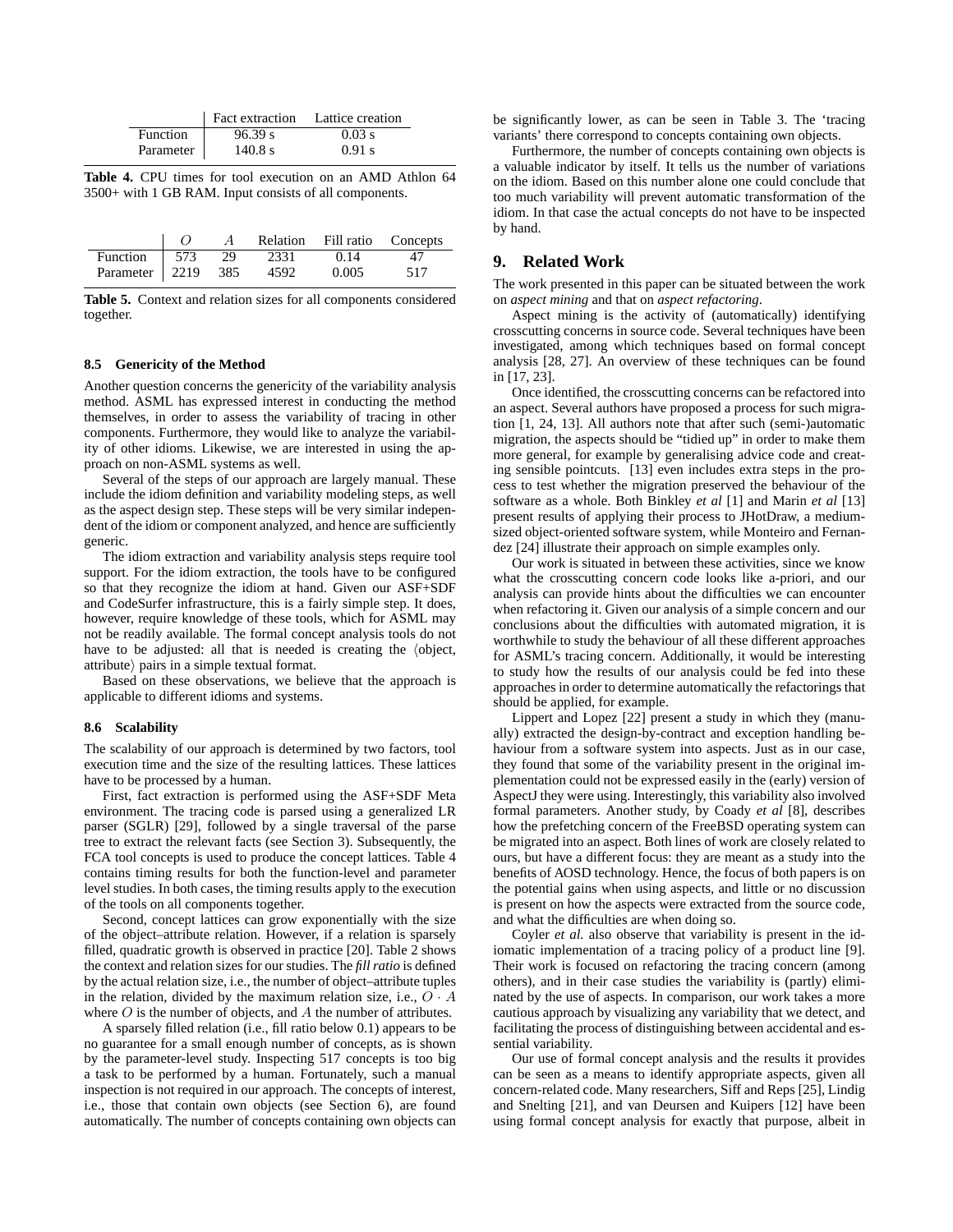a procedural versus object-oriented context. The idea is to let the FCA algorithm group functions that use data structures in the same way, and that the concepts found in this way correspond naturally to classes. Interestingly, both [25] and [12] mention a problem that resembles the tangling of concerns and a solution to that problem. [25] refers to it as "tangled" code that uses multiple data structures at the same time, whereas [12] considers the problem of large data structures that are actually a combination of many smaller, and largely unrelated, data structures.

The work on aspect languages, and in particular on which features should be added in order to improve the expressiveness and conciseness of aspects is of course relevant for our research as well. Several aspect languages for C have been proposed [8, 14, 26, 31], and some of them could even express the variabilities we encountered. Most of these languages are experimental in nature, however, and it remains an open question whether they scale to the size of industrial systems. On the other hand, mature aspect languages, such as AspectJ and JBoss AOP, seem to lack most of the required features for expressing the variabilities we found in the tracing idiom.

# **10. Concluding Remarks**

In this paper, we have studied "tracing in the wild" using idiomsbased development. It turns out that for systems of industrial size, tracing is not as simple as one might think: in the code we analysed, the idiom used for implementing the tracing concern exhibits remarkable variability. Part of this variability is accidental and due to typing errors or improper use of idioms, which could be seen as a plea for using aspect-oriented techniques. A significant part of the variability, however, turns out to be essential: aspects must be able to express this variability in pointcuts or advice. Even with our partial analysis of the variability of the so-called "trivial" tracing concern, we discover the need for quite general language abstractions that probably no aspect language today can provide entirely, and certainly not in the context of an industrial system. This will only worsen when more variability is considered or more complex concerns are investigated.

In summary, this paper makes the following contributions:

- 1. We proposed a method to assess the variability in idioms-based implementation of (crosscutting) concerns.
- 2. We have shown how existing tools for source code analysis and transformation, and for formal concept analysis can be combined and refined to support the variability analysis process.
- 3. We presented the results of applying the method on selected components of a large-scale software system, showing that significant variability is present.
- 4. We show how the results of the variability analysis can be used almost directly to determine the appropriate language abstractions for expressing the concern and its essential variability.
- 5. We discussed the implications of the accidental variability caused by idioms-based development in the context of crosscutting concerns from the perspectives of software development and legacy system migration.

The most important direction for further research is strengthening the empirical basis of our work. This involves both extending the code base to which we have applied our variability analysis techniques, and involving more concerns, such as parameter checking or exception handling, in our case studies.

*Acknowledgements* This work has been carried out as part of the Ideals project under the auspices of the Embedded Systems Institute. This project is partially supported by the Netherlands Ministry of Economic Affairs under the Senter program. The authors would like to thank the Ideals and Weave/C team members for their feedback and fruitful discussions.

## **References**

- [1] D. Binkley, M. Ceccato, M. Harman, F. Ricca, and P. Tonella. Automated refactoring of object oriented code into aspects. In *21st IEEE International Conference on Software Maintenance (ICSM 2005)*, pages 27–36. IEEE Computer Society, 2005.
- [2] M. G. J. van den Brand, A. van Deursen, J. Heering, H. A. de Jong, M. de Jonge, T. Kuipers, P. Klint, L. Moonen, P. A. Olivier, J. Scheerder, J. J. Vinju, E. Visser, and J. Visser. The ASF+SDF Meta-Environment: a Component-Based Language Development Environment. In R. Wilhelm, editor, *Compiler Construction (CC '01)*, volume 2027 of *Lecture Notes in Computer Science*, pages 365–370. Springer-Verlag, 2001.
- [3] M. L. Brodie and M. Stonebraker. *Migrating Legacy Systems: Gateways, Interfaces, and the Incremental Approach*. Morgan Kaufmann, 1995.
- [4] M. Bruntink, A. van Deursen, and T. Tourwé. Isolating idiomatic crosscutting concerns. In *Proceedings of the International Conference on Software Maintenance (ICSM'05)*, pages 37–46. IEEE Computer Society, 2005.
- [5] M. Bruntink, A. van Deursen, and T. Tourwé. Discovering faults in idiom-based exception handling. In *Proceedings of the International Conference on Software Engineering (ICSE'06)*. ACM Press, 2006.
- [6] M. Bruntink, A. van Deursen, R. van Engelen, and T. Tourwé. On the use of clone detection for identifying cross cutting concern code. *IEEE Transactions on Software Engineering*, 31(10):804–818, 2005.
- [7] F. Buschmann, R. Meunier, H. Rohnert, P. Sommerlad, and M. Stal. *Pattern-Oriented Software Architecture: A System of Patterns*. Wiley series in Software design patterns. John Wiley & Sons, 1996.
- [8] Y. Coady, G. Kiczales, M. Feeley, and G. Smolyn. Using AspectC to improve the modularity of path-specific customization in operating system code. In *Proceedings of the Joint European Software Engineering Conference (ESEC'01) and 9th ACM SIGSOFT International Symposium on the Foundations of Software Engineering (FSE'01)*, pages 88–98. ACM Press, June 2001.
- [9] A. Colyer and A. Clement. Large-scale AOSD for middleware. In *Proceedings of the 3rd international conference on Aspect-oriented software development (AOSD'04)*, pages 56–65, New York, NY, USA, 2004. ACM Press.
- [10] J. Coplien. *Advanced C++: Programming Styles and Idioms*. Addison-Wesley, 1991.
- [11] S. Demeyer, S. Ducasse, and O. Nierstrasz. *Object-Oriented Reengineering Patterns*. Morgan Kaufmann, 2003.
- [12] A. van Deursen and T. Kuipers. Identifying objects using cluster and concept analysis. In *Proceedings of the 1999 International Conference on Software Engineering (ICSE 1999)*, pages 246–255. ACM Press, 1999.
- [13] A. van Deursen, M. Marin, and L. Moonen. A systematic aspectoriented refactoring and testing strategy, and its application to jhotdraw. Technical Report SEN-R0507, Centrum voor Wiskunde en Informatica, 2005.
- [14] P. Durr, G. Gulesir, L. Bergmans, M. Aksit, and R. van Engelen. Applying aop in an industrial context. In *Workshop on Best Practices in Applying Aspect-Oriented Software Development*, 2006.
- [15] R. P. Gabriel. *Patterns of Software: Tales from the Software Community*. Oxford University Press, 1996.
- [16] B. Ganter and R. Wille. *Formal Concept Analysis: Mathematical Foundations*. Springer-Verlag, 1999.
- [17] A. Kellens, K. Mens, and P. Tonella. A survey of automated code-level aspect mining techniques. *Submitted to "Transactions on AOSD"*, 2006.
- [18] G. Kiczales, J. Lamping, A. Mendhekar, C. Maeda, C. Lopes, J.-M.